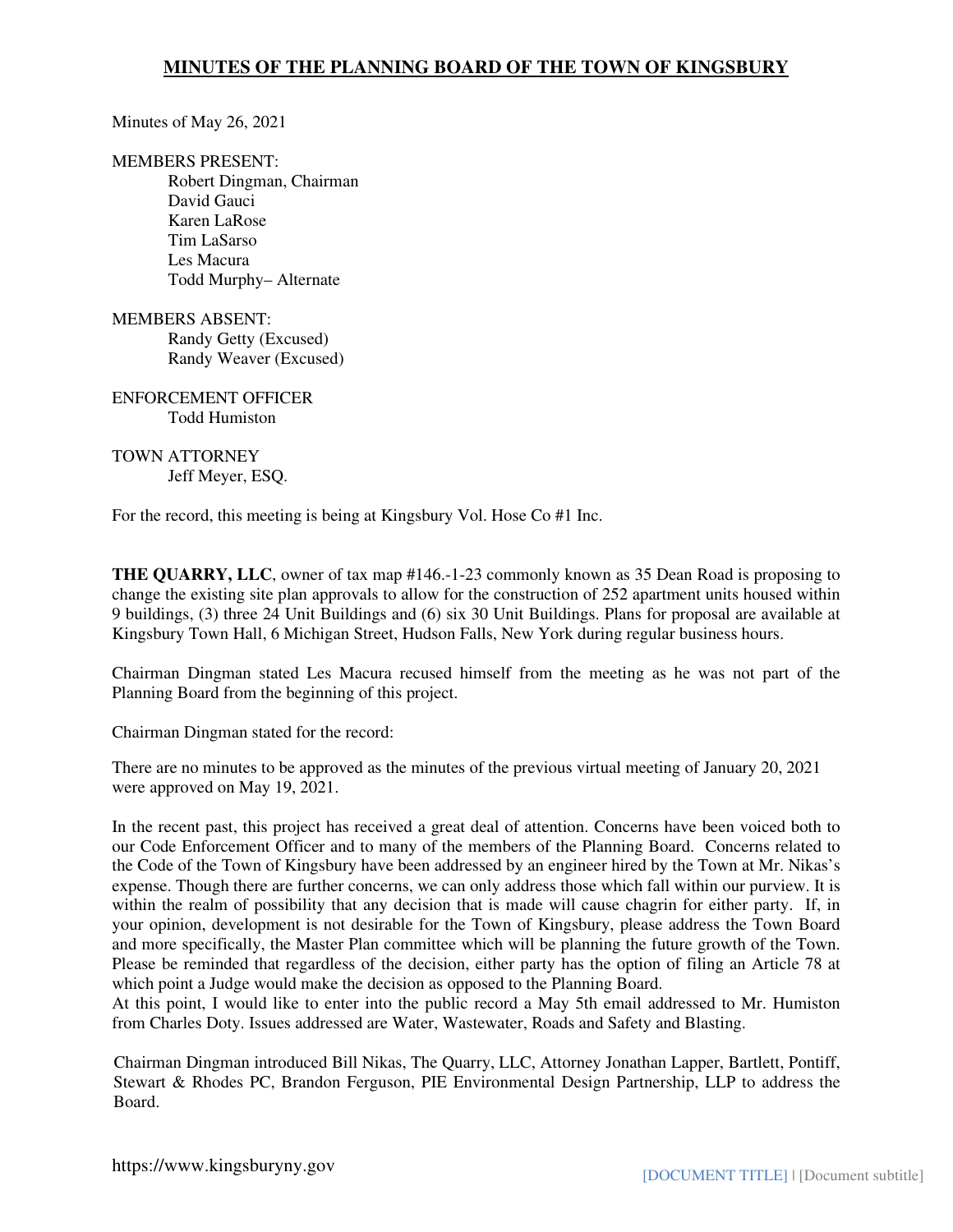Planning Board Meeting May 26, 2021 Page 2 of 8

Attorney Lapper stated they understand the neighbors have concerns with this project. For the record, this project was previously approved for approximately 100 more units. Mr. Nikas has come in with a better smaller project which reduces the traffic impact and stormwater impact. Beyond that they have a sign off from the Town Engineer, Tom Jarrett, Jarrett Engineers PLLC who recommended changes, that they did to get to this point. They are comfortable the Town's interest are protected. This project meets all of the Town's zoning requirements.

Mr. Ferguson stated he had a meeting with Mr. Jarrett since the last meeting. In that meeting they went back and forth regarding some minor changes with the stormwater to make sure they meet the New York Stated DEC guidelines. Mr. Jarrett signed off on the changes. The other change that was made was removal of the cul-de-sac.

Chairman Dingman opened the Public Hearing.

Chairman Dingman stated if you have questions or comments as I said before we have addressed a number of things that are listed and have gone through all of the emails that were sent. For the sake of not repeating those items. If you have something new, please bring them forward and show respect for one and other.

The following resident had water concerns and road concerns with this project and oppose this project.

Michelle Rust, 54 Dean Road Kelly Nolin, 51 Dean Road Donna Vincent, 29 Quarry Circle Robert Springer, 11 Quarry Circle Don Smith & Marisa Lau, 16 Quarry Circle Don Carlino, 108 Dean Road Erica Marion, 26 Quarry Circle Don Smith & Marissa Lau 16 Quarry Circle Chip Doty, 111 Dean Road Tim Havens, 388 County Route 41

**ON A MOTION BY MR. LASARSO**, seconded by Mr. Gauci the Public Hearing was closed.

Discussion ensued among the Board with questions addressed by the Applicant.

The Board then reviewed the proposed resolution.

**ON A MOTION BY MR. LASARSO**, seconded by Mr. Gauci having previously been determined by the Planning Board to be a Type I action under the State Environmental Quality Review Act and the Planning Board has been designated as Lead Agency in accordance therewith, and the Planning Board having reviewed the EAF submitted for this Application and taken a hard look at the potential environmental impacts of the project and issued a negative declaration.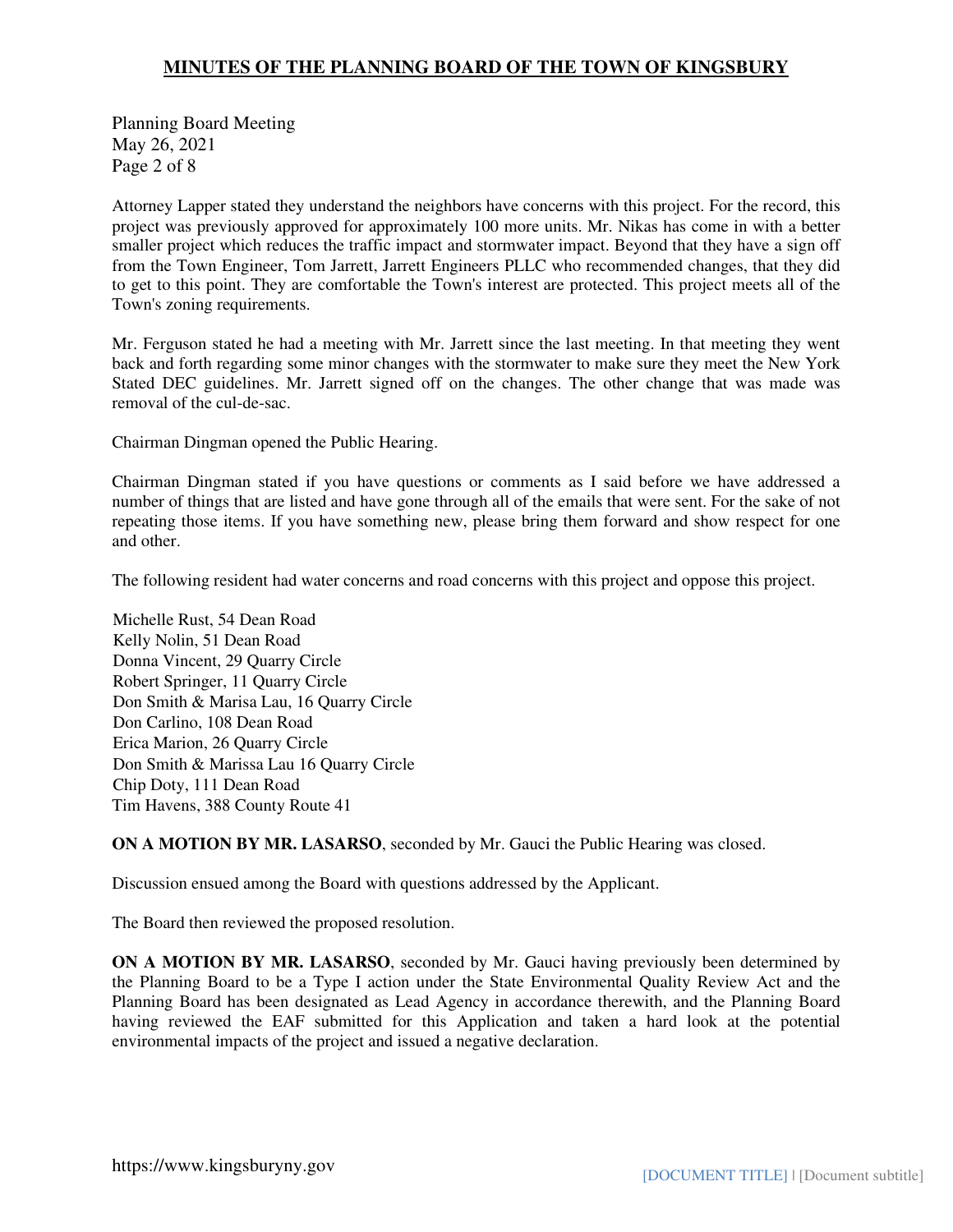Planning Board Meeting May 26, 2021 Page 3 of 8

### **PLANNING BOARD OF THE TOWN OF KINGSBURY COUNTY OF WASHINGTON, STATE OF NEW YORK**

Adopted May 26, 2021

Introduced by DAVID GAUCI who moved its adoption

#### Seconded by TIMOTHY LASARSO

### **RESOLUTION APPROVING SITE PLAN APPLICATION OF THE QUARRY, LLC**

**WHEREAS**, pursuant to Article VIII of the Zoning Local Law of the Town of Kingsbury contained in Chapter 280 of the Code of the Town of Kingsbury (hereafter the "Zoning Local Law"), the Town of Kingsbury Planning Board (hereafter the "Planning Board") is authorized and empowered to review and approve, approve with modifications or disapprove site plans prepared in accordance with said Zoning Local Law; and

**WHEREAS**, William Nikas, Esq., as Member of The Quarry, LLC (hereafter the "Applicant"), has applied to amend the existing site plan approval by application dated September 6, 2018, which would allow for the construction of 252 apartment units housed within nine (9) buildings (three (3) 24 Unit Buildings, six (6) 30 Unit Buildings) to be located on 75 +/- acres of land located off Dean Road in the Town of Kingsbury on a parcel identified as tax map parcel 146.9-1-1, which parcel is located in the LDR 25 zone as classified in Chapter 280 of the Code of the Town of Kingsbury, and which use requires site plan review by the Planning Board; and

 **WHEREAS**, the proposed application submitted by the Applicant would amend, supersede, and replace, the existing site plan approval dated October 9, 2014 for the construction of 148 senior apartments and a 100 bed assisted living facility, with appurtenant structures for roads and utilities, to be located on the same parcel identified as tax map parcel 146.9-1-1; and

**WHEREAS**, the Applicant has submitted to the Planning Board the following: sketch plans, descriptive narratives, complete site plans, building elevation, and revised plans addressing comments of the Planning Board, and the Planning Board has considered the comments of the Applicant and its agents, and also the Town of Kingsbury planning information on file with the Town of Kingsbury, all of the materials and representations made at public meetings shall constitute the "Application"; and

**WHEREAS**, the Proposal as reflected in the Application is located in the LDR-25 zoning district, as defined in the Zoning Local Law, and pursuant to Section 280-22, site plan approval is required for this development in the LDR-25 zoning district; and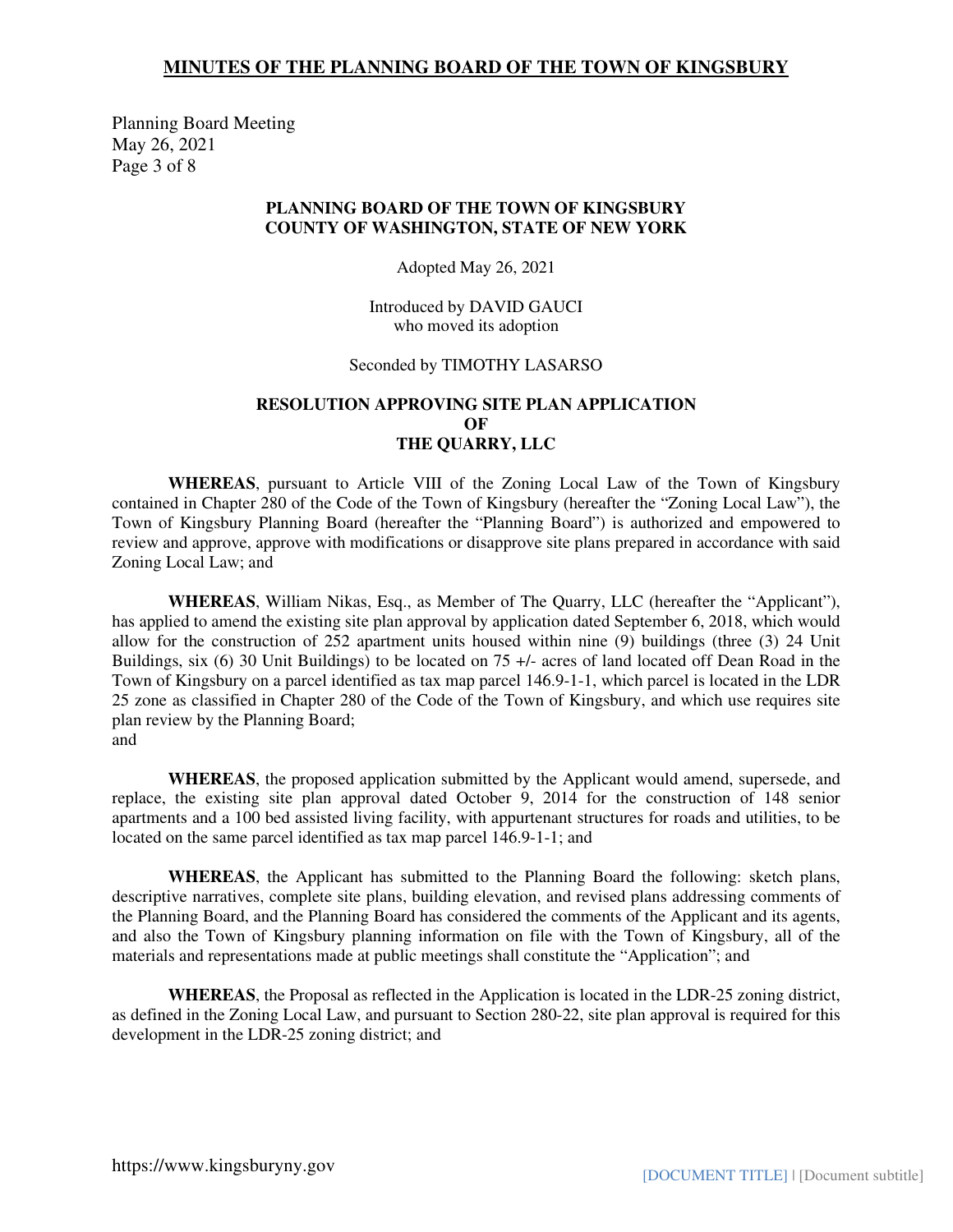Planning Board Meeting May 26, 2021 Page 4 of 8

**WHEREAS**, the Planning Board accepted the Application and the Washington County Planning Board has reviewed the Application and found this project to be a matter of essentially local concern with the comment that the local board verifies there is adequate sewage and transports, a copy of which shall be included in the record herewith; and

**WHEREAS**, the Application, having previously been determined by the Planning Board to be a Type I action under the State Environmental Quality Review Act and the Planning Board has been designated as Lead Agency in accordance therewith, and the Planning Board having reviewed the EAF submitted for this Application and taken a hard look at the potential environmental impacts of the project and issued a negative declaration; and

**WHEREAS**, the Planning Board is prepared to review the application and make a final determination thereon in accordance with Article VIII of the Zoning Local Law.

### **NOW THEREFORE BE IT RESOLVED**:

 Section 1. The Planning Board hereby adopts the following findings in accordance with §280-34(C) of the Zoning Local Law:

a. Location, arrangement, size, design and general site compatibility of buildings, lighting and signs.

 The Planning Board finds that the buildings as proposed are acceptable. The design plan for the apartment buildings shall be of similar design as the perspectives submitted by the Applicant. The structures shall not exceed 50 feet in total height. The clustering of the buildings on the property and the spacing between building clusters preserves the remainder of the property for open space. As a cluster development the height and dimensions of the proposed structures are not required to meet the specific requirements and are approved as proposed. The design and appearance of the buildings fits well with the surrounding residential area.

 All lights are to be downward facing cut-off style, which will help mitigate against any impacts that might arise from the lighting.

No signs have been proposed in connection with this project so this is inapplicable.

b. Adequacy and arrangement of vehicular traffic access and circulation, including intersections, road widths, pavement surfaces, dividers and traffic controls.

 In reviewing the on-site road/street/driveway plans, the Planning Board finds that the proposed improvements are acceptable. The proposal provides adequate travel lanes to safely accommodate traffic. All access to the site shall be via Dean Road; there shall be no connection through Quarry Circle.

c. Location, arrangement, appearance and sufficiency of off-street parking and loading.

 Off street parking is sufficient for the project. The number of parking spaces is adequate to provide for the needs for this development, based on the plans submitted.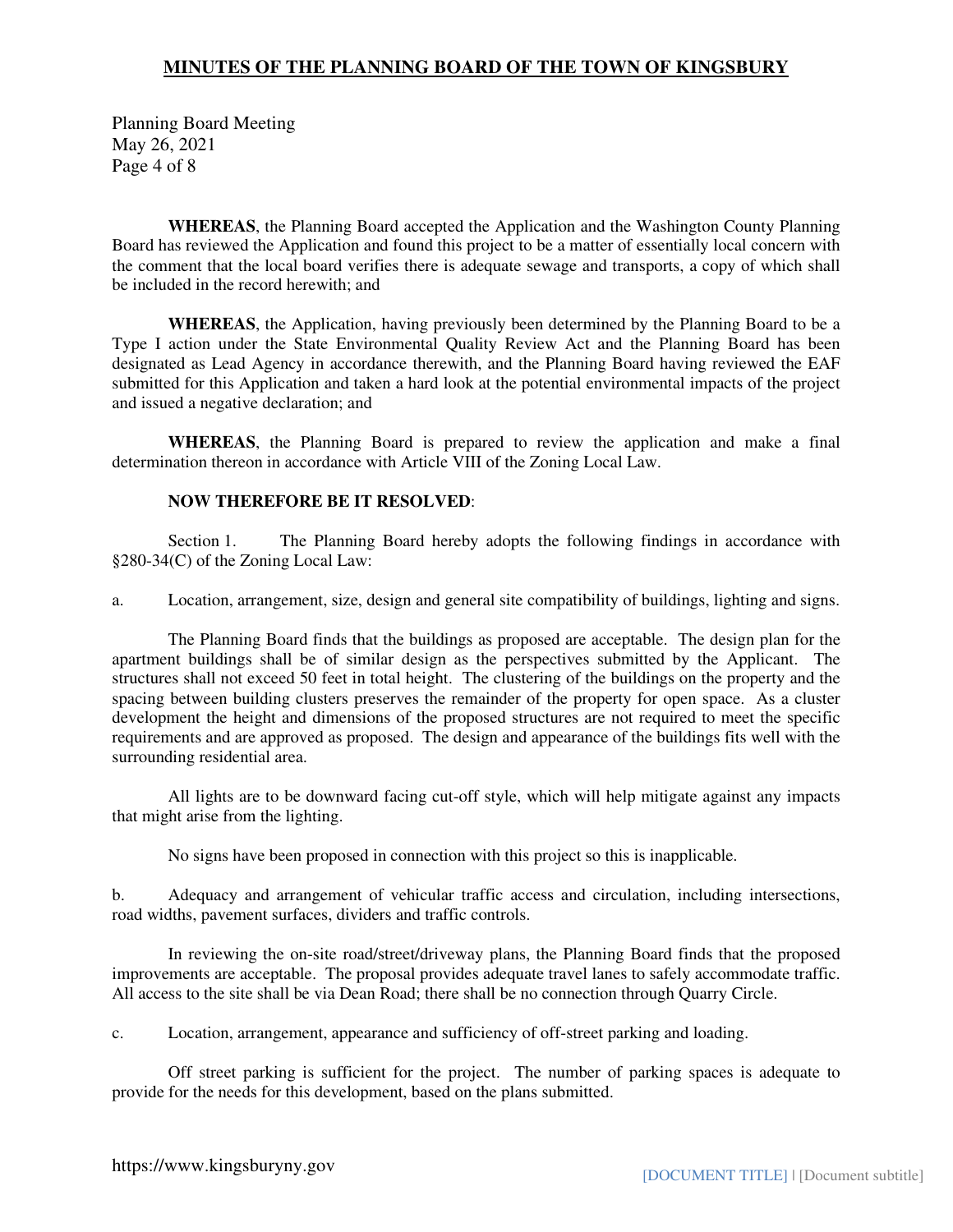Planning Board Meeting May 26, 2021 Page 5 of 8

d. Adequacy and arrangement of pedestrian traffic access and circulation, walkway structures, control of intersections with vehicular traffic and overall pedestrian access.

 The roads and driveways on site are adequate for pedestrian traffic between the buildings and around the property.

e. Adequacy of stormwater and drainage facilities.

 The stormwater plans submitted by the Applicant have been reviewed and approved by the Town's engineer. The Applicant shall submit copies of its Stormwater Pollution Prevention Plan and SPDES permit(s) to NYS DEC and Town, as applicable.

f. Adequacy of water supply and sewage disposal facilities.

 The Applicant will be tying into the sewage disposal facilities of the Washington County Sewer District #2. Capacity has been confirmed by Joseph Brilling, Executive Director by letter dated May 21, 2020 pursuant to the conditions contained therein. The Planning Board finds this acceptable.

g. Adequacy, type and arrangement of trees, shrubs and other landscaping constituting a visual and/or noise buffer between the applicant's and adjoining lands, including maximum retention of existing vegetation.

 Existing green space is to be preserved to the extent practicable and a buffer is being maintained between the improvements and the neighboring properties. The Planning Board finds these plans acceptable.

h. Adequacy of fire lanes and other emergency zones and the provision of fire hydrants.

 The final location and number of fire hydrants proposed by the Applicant shall be submitted on the final set of plans. The Kingsbury Volunteer Hose Company has confirmed their ability to adequately address the firefighting needs for 50 foot high structures. Adequate water volume and pressure serving the sprinkler system and hydrants shall be confirmed by the Water Superintendent and approved by the Kingsbury Volunteer Hose Company.

i. Special attention to the adequacy and impact of structures, roadways and landscaping in areas with susceptibility to ponding, flooding and/or erosion.

 The proposed impact of structures and roadways has been thoroughly vetted by the Town's engineer due to the depth to groundwater, proximity to wetlands and areas susceptible to ponding and flooding. The proposed structures will all be built on slab foundations and the extensive stormwater plans have been engineered and reviewed to ensure all stormwater is properly mitigated on site. The Planning Board finds this acceptable.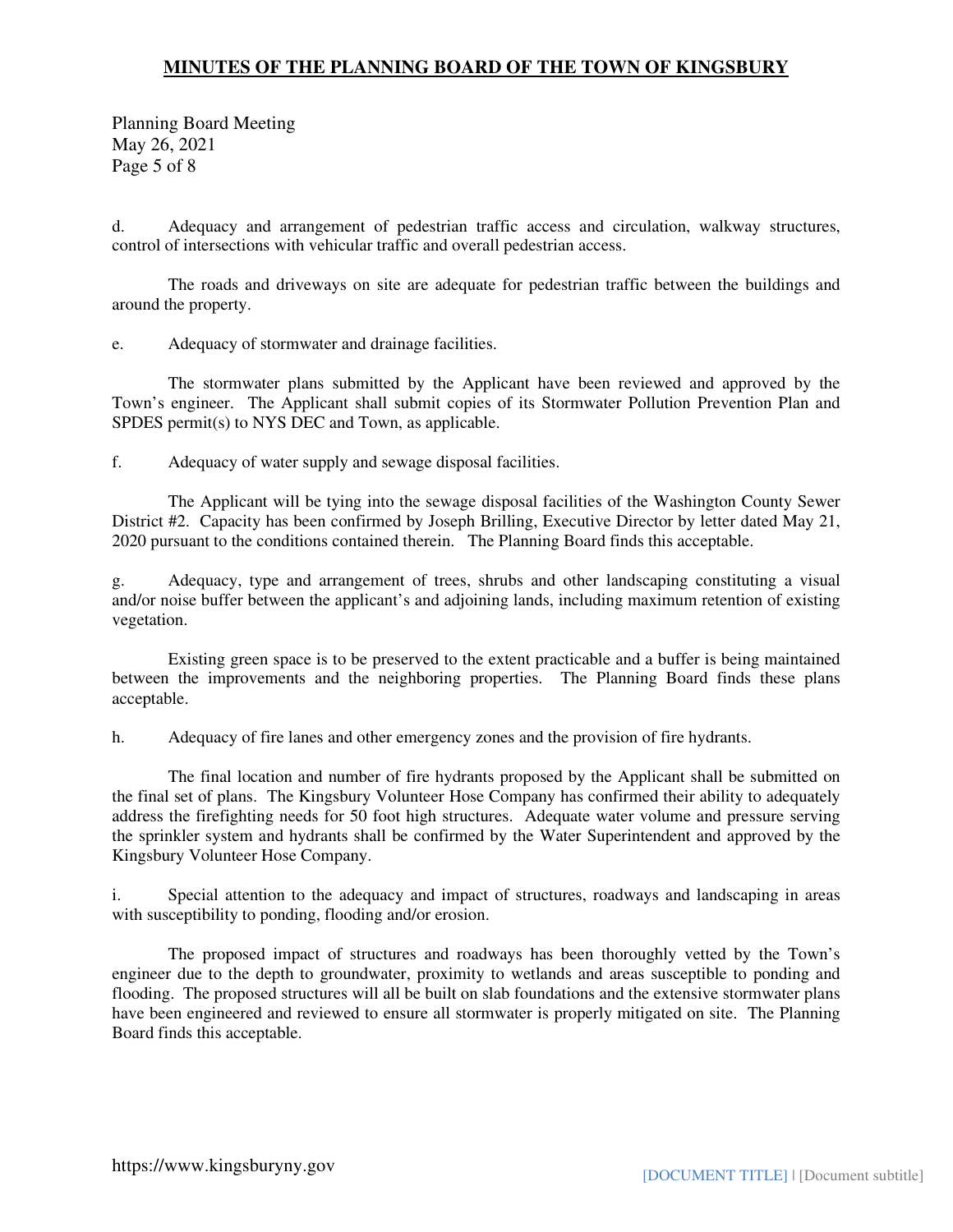Planning Board Meeting May 26, 2021 Page 6 of 8

 Section 2. Based on the review of all of the Application materials, and based on the findings contained above, the Planning Board hereby adopts the following findings in accordance with §280-35 of the Zoning Local Law:

a. Does the use comply with all other requirements of the Zoning Local Law, including the dimensional regulations of the zoning district in which it is proposed to be located?

 No variances were required due to the use of a cluster development design. The Planning Board's approval of this project is based on this design and they hereby waive the dimensional and height requirements where they do not meet strict compliance with the Zoning Local Law.

b. Will the use be in harmony with the general purpose and intent of the Zoning Local Law, specifically taking into account the location, character and size of the proposed use and the description and purpose of the district in which such use is proposed, the nature and intensity of the activities to be involved in or conducted in connection with the proposed use, and the nature and rate of any increase in the burden of supporting public services and facilities which will follow the approval of the proposed use?

 Yes. The area is zoned LDR-25, and the Applicant has proposed to cluster the development providing as much open space as possible. The Planning Board feels that the nature and intensity of the proposed use is reasonable, particularly given the reservation of open space lands.

c. Will the establishment, maintenance or operation of the proposed use create public hazards from traffic, traffic congestion, or the parking of automobiles or be otherwise detrimental to the health, safety or general welfare of the persons residing or working in the neighborhood of such proposed use or be unduly detrimental or injurious to the property and improvements in the neighborhood or to the general welfare of the Town?

 No. The Planning Board does not feel that the proposed use will create traffic hazards or congestion. The potential traffic impact was originally studied and reviewed pursuant to the total number of dwelling units proposed in the 2006 Approval obtained by Dickinson, and as the property has seen various revisions and permit amendments since. Potential traffic impacts were included in a 2016 traffic study of the area. The traffic study showed that there would be minimal to no potential impacts as a result of the proposed number of dwelling units.

d. Will the project have an undue adverse impact upon the natural, scenic, aesthetic, ecological, wildlife, historic, recreational or open space resources of the town or upon the ability of the public to provide supporting facilities and services made necessary by the project, taking into account the commercial, industrial, residential, recreational or other benefits that might be derived from the project?

 No. The Planning Board finds that the project will not have an undue adverse impact on the natural, scenic, aesthetic, ecological, wildlife, historic recreational or open space resources of the Town. The recreational impacts will be minimal as the property is currently private and open areas will remain for the use of the residents.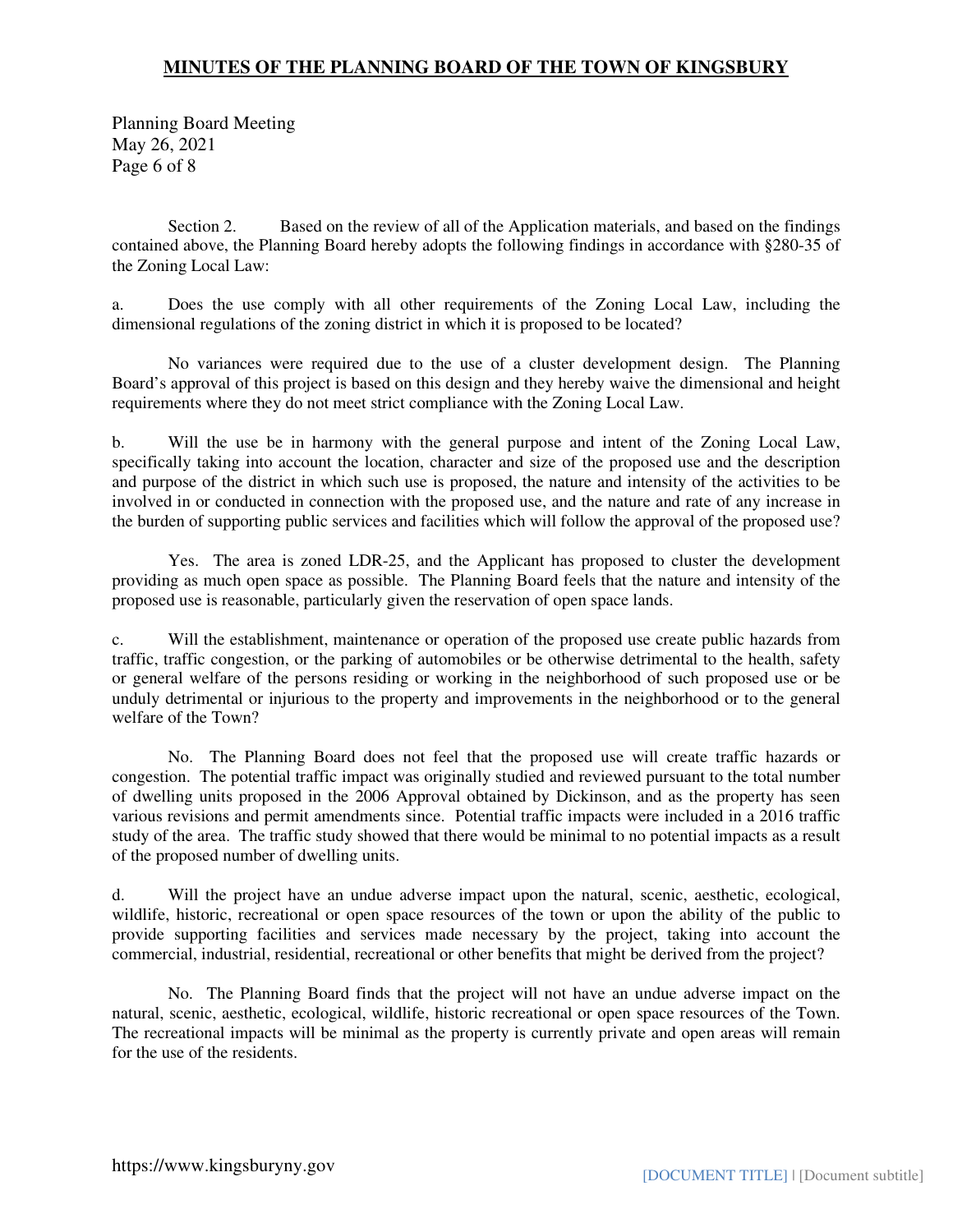Planning Board Meeting May 26, 2021 Page 7 of 8

Planning Board shall take into account the following factors contained in §280-36 of the Zoning Local Law:

 a. Water. The project will be served by municipal water, and this is acceptable to the Planning Board.

 b. Land. The impact to land is acceptable. While this project will convert land previously undeveloped, this is acceptable to the Planning Board, and is in standing with the Town's Zoning Ordinance.

c. Air. No air impacts are noted.

 d. Noise. Noise impacts include those usually associated with residential development. The potential for blasting exists and will be used primarily for creation of stormwater controls and installing infrastructure. No other adverse noise issues are noted.

e. Critical resource areas. No impacts to critical resource areas are noted.

 f. Wildlife. While the project is removing land that could be used for wildlife habitat, the land is located near the commercial and residential Dix Avenue corridor. There are no critical habitat or endangered species located in the area. This is acceptable to the Planning Board.

 g. Aesthetics. The Planning Board does not find aesthetics to be a concern for this development based on the proposed design and the adjoining residential development.

h. Historic site conditions. No impacts to historic conditions are noted.

 i. Site development considerations. Site development is well planned, and the improvements work well within the site.

 j. Governmental service and control factors. While additional services can certainly be associated with development such as this, the Planning Board finds that current service levels are sufficient to meet the needs of this development.

Section 3. Approval and Conditions.

Based on all of the foregoing, and all of the evidence and materials submitted by the Applicant, the Application is hereby approved with the following conditions:

 a. All improvements are to be made as per the plans submitted. Any significant changes to the plans, including any improvements to be omitted, shall require Planning Board approval as a modification of this site plan approval.

 b. Applicant will submit a copy of all DEC approvals and any reports filed thereunder and shall remain in compliance with same.